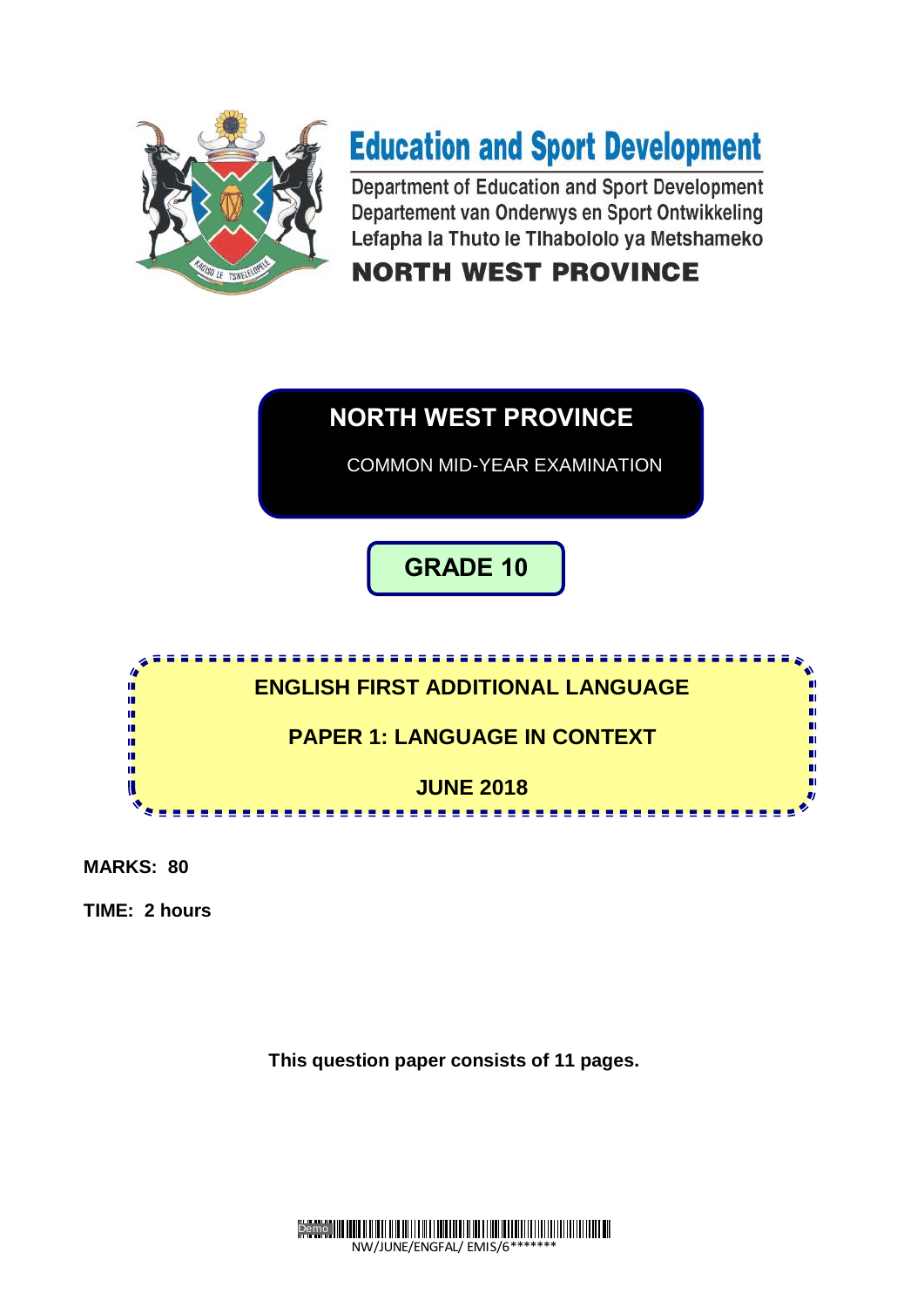- 1. This paper consists of 3 sections.
	- Section A: Comprehension (30)
	- Section B: Summary (10)
	- Section C: Language in context (40)
- $\mathcal{P}$ Read all the instructions carefully.
- 3. Answer ALL the questions.
- 4. Start each section on a NEW page.
- 5. Number the questions correctly according to the numbering system used in this question paper.
- 6. Leave a line open after each answer.
- 7. Pay special attention to spelling and sentence construction.
- 8. Suggested time allocation:
	- Section A: 50 minutes
	- Section B: 20 minutes
	- Section C: 50 minutes
- 9. Write neatly and legibly.

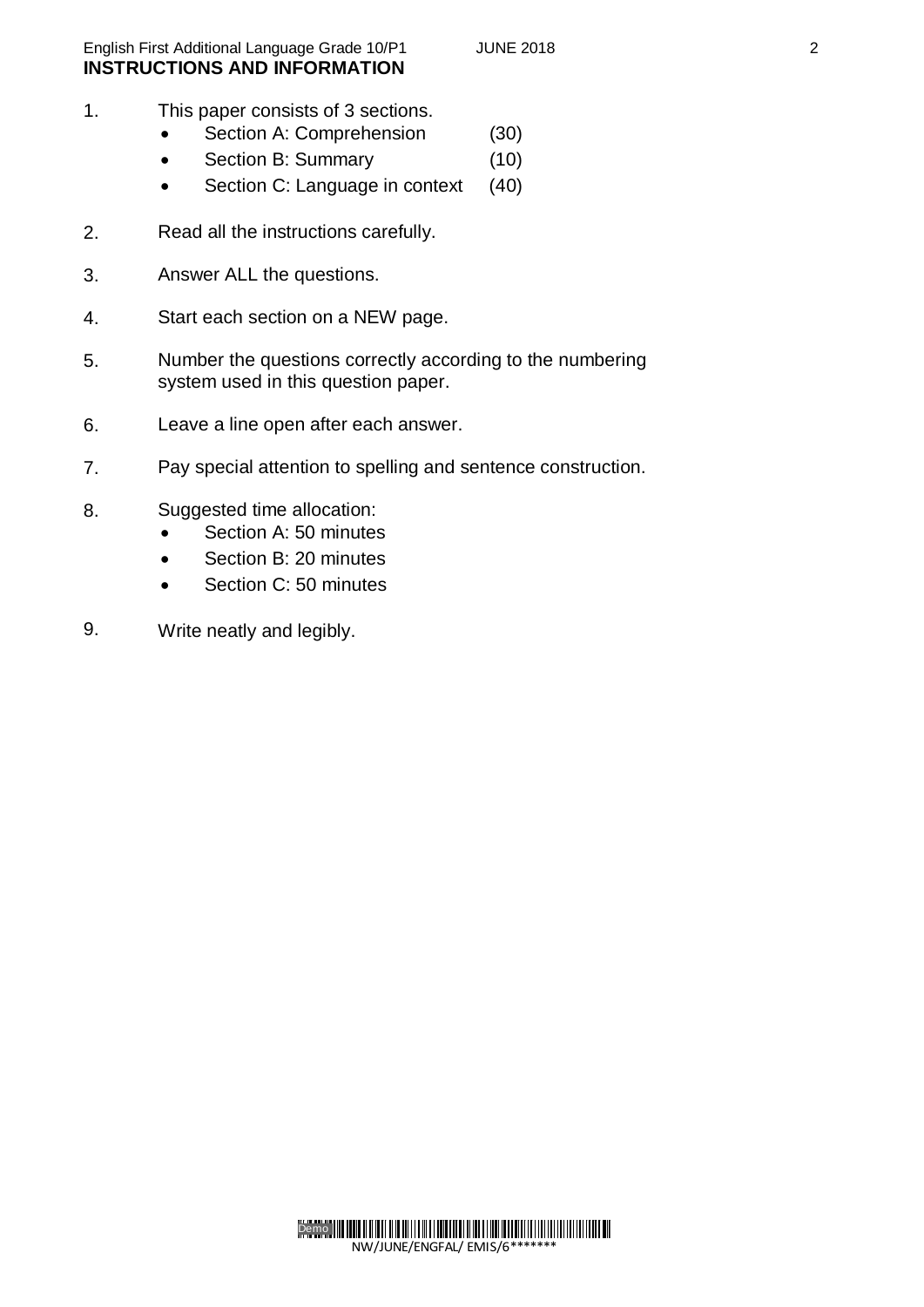# **SECTION A : COMPREHENSION**

Answer ALL the questions in this section.

#### **QUESTION 1**

#### **TEXT A**

Read the following text and answer the questions that follow.

#### **READING FOR PLEASURE**

- 1 We often see stories in the press about [declining reading frequency](http://www.theguardian.com/books/2015/jan/09/decline-children-reading-pleasure-survey) and concerns that [parents are not reading to their children often enough.](http://www.telegraph.co.uk/men/relationships/fatherhood/11658757/Children-arent-reading-enough-books-and-dads-are-to-blame.html) People should read more because it is believed that everything changes when we read - but just what is meant by this?
- 2 There is [strong evidence](http://www.oecd.org/pisa/pisaproducts/48852630.pdf) linking academic attainment with reading for pleasure. We know that academic attainment is of vital (utmost) importance, but the benefits of reading for pleasure go beyond this and stretch throughout a person's life. Although free voluntary reading alone will not ensure attainment of the highest levels of literacy, it will at least ensure an acceptable level.
- 3 Reading for pleasure means any reading that is primarily for enjoyment. It encompasses a wide range of genres and publications, and includes both fiction and non-fiction.
- 4 When children read for pleasure, when they get "hooked on books", they acquire, involuntarily and without conscious effort, nearly all of the so-called "language skills". They will become adequate readers, acquire a large vocabulary, develop the ability to understand and use complex grammatical constructions, develop a good writing style, and become good spellers.
- 5 Research found that reading for pleasure can result in increased empathy, improved relationships with others, reduction in the symptoms of depression and dementia, and improved wellbeing. There is evidence of a correlation between reading for pleasure and a reduced risk of dementia in later life.
- 6 In addition to the health benefits, reading for pleasure has social benefits and can improve our sense of connectedness to the wider community. It increases our understanding of our own identity, improves empathy and gives us an insight into the world view of others.

5

10

15

20

25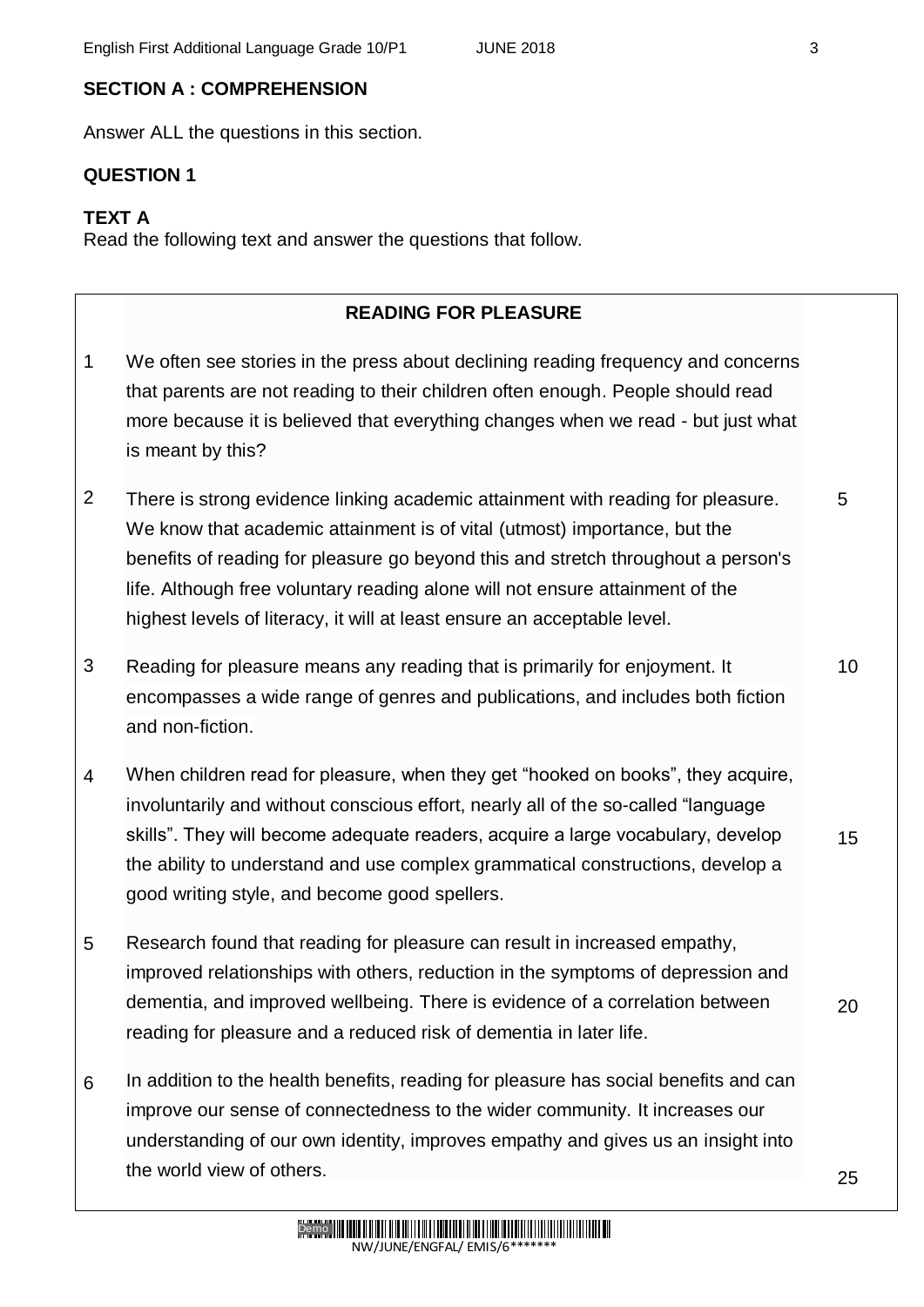7 8 The benefits of reading are more likely to be felt when reading takes place through free choice. This is why the for pleasure element of reading for pleasure is so important. Reading is not just something that children should do at school; it needs to be an everyday part of our lives, something we choose to do at all ages. [Source: Adapted from [www.readingagency.org.uk,](http://www.readingagency.org.uk/) published on 3 May 2016] 30

| 1.1 | Provide a synonym for "frequency" as used in line 1.                                                                                                                            | (1) |
|-----|---------------------------------------------------------------------------------------------------------------------------------------------------------------------------------|-----|
| 1.2 | What is the link between reading for pleasure and literacy levels as indicated in<br>paragraph 2?                                                                               | (2) |
| 1.3 | Choose the correct answer to complete the following sentence. Write down<br>ONLY the question number (1.3) and the letter (A–D) of the correct answer.<br>Refer to paragraph 2. |     |
|     | Academic achievement means to                                                                                                                                                   |     |
|     | speak and write a foreign language fluently.<br>A<br>successfully reach certain academic goals.<br>B<br>C assist with and attend school activities regularly.                   |     |
|     | use technology effectively in the classroom.<br>D                                                                                                                               | (1) |
| 1.4 | Quote ONE word from paragraph three with the same meaning as categories.                                                                                                        | (1) |
| 1.5 | Explain the phrase "hooked on books" (paragraph 4) in your OWN words.                                                                                                           | (2) |
| 1.6 | Mention any language skill that a child may acquire when they read for pleasure.<br>(Paragraph 4)                                                                               | (1) |
| 1.7 | Refer to paragraph 5.<br>Determine if the following statement is a FACT or an OPINION.<br>Provide a reason for your answer.                                                     |     |
|     | Reading for pleasure can reduce symptoms of depression.                                                                                                                         | (2) |
| 1.8 | Why is the following statement FALSE? Quote FOUR consecutive words from<br>paragraph 5 to prove your answer.                                                                    |     |
|     | Reading for pleasure results in lower brain activity in old age.                                                                                                                | (2) |
|     | 1.9 List THREE social benefits of reading for pleasure.                                                                                                                         | (3) |

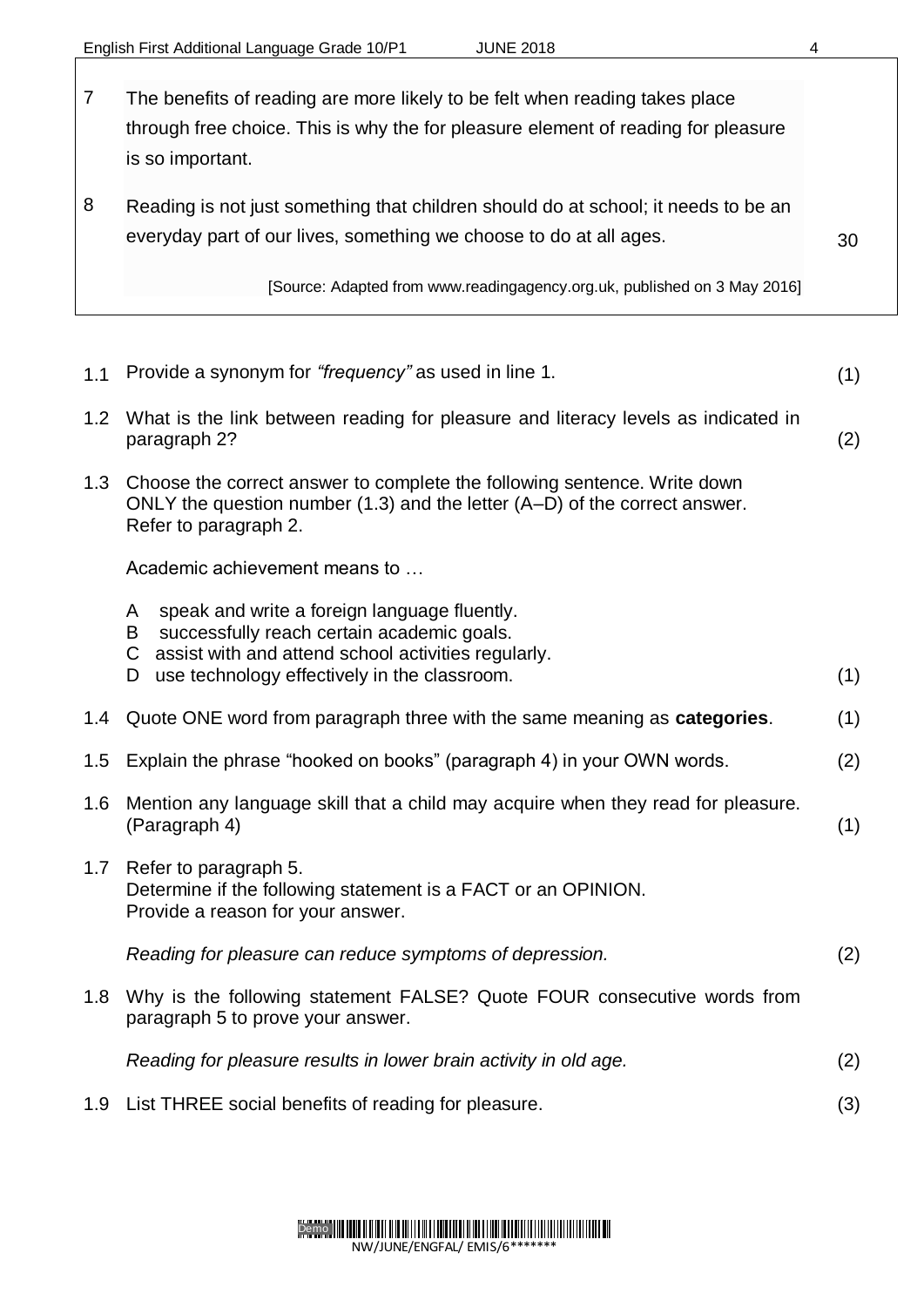- 1.10 What is the difference between *health benefits* and *social benefits* within the context of the text? (2)
- 1.11 Explain why you think that reading through free choice will be more beneficial than compulsory reading? (4)
- 1.12 Do you AGREE or DISAGREE with the following statement. Provide a reason for your answer.

*Reading is something that we should do at all ages.* (3)

## **TEXT B**

Study the following visual text and answer the questions that follow.



[Source: [www.wordpress.com,](http://www.wordpress.com/) accessed on 10 April 2018]

|                                                                                                                          | <b>TOTAL SECTION A:</b>                    | 30  |
|--------------------------------------------------------------------------------------------------------------------------|--------------------------------------------|-----|
| 1.15<br>Provide a reason why the teacher used this specific example to explain the<br>meaning of reading to the learner. |                                            | (2) |
| 1.14                                                                                                                     | Explain what is meant by "software".       | (2) |
| 1.13                                                                                                                     | Why is the word "reading" written in bold? | (2) |

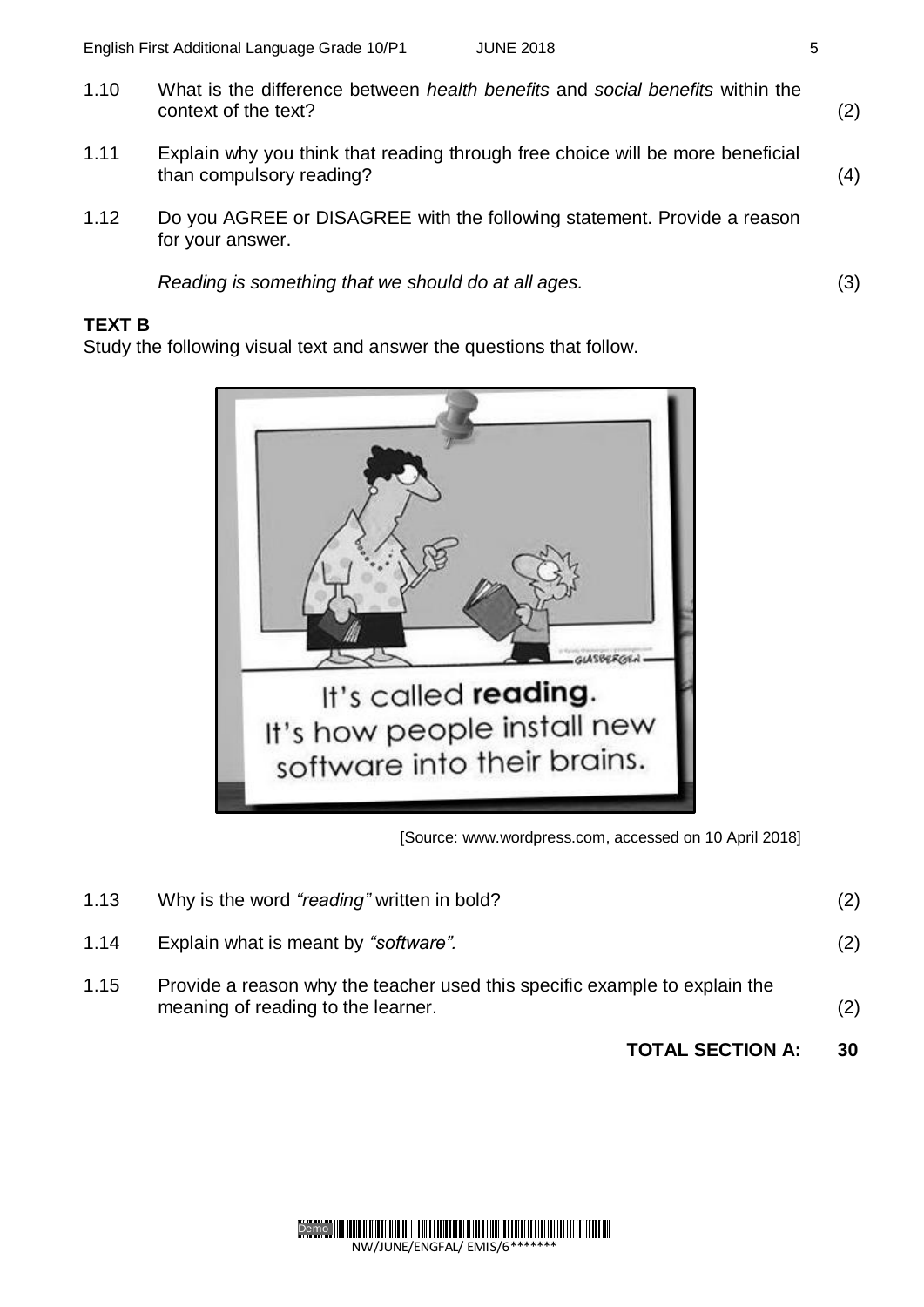# **QUESTION 2**

Read TEXT C below and list SEVEN points that you will include in your summary on the benefits of recreational reading for children.

#### **INSTRUCTIONS**

- 1. List SEVEN points in full sentences using NO MORE than 70 words.
- 2. Number your sentences from 1 to 7.
- 3. Write only ONE point per sentence.
- 4. You are advised to use your OWN words.
- 5. Indicate the number of words you have used in brackets at the end of your summary.

## **TEXT C**

#### **THE BENEFITS OF READING FOR RECREATION**

Sitting down with a good book for pleasure is much different than sitting down to go over tax documents or reading a book that you are analysing for a paper. Readers relax when they read for pleasure.

Reading for pleasure does not make children better at reading; it makes them better at learning. They are not just better at reading in English, they are better at all subjects. On a longer timeline, they have a better vocabulary as adults as well.

Another benefit that reading for pleasure has uncovered is better compassion and decision making. A fourteen-year-old who participated in one of the studies commented that "sometimes when big stuff happens in my life, I'll think about what my favourite characters would have done…"

Like any other hobbyist, readers often interact with other people that love reading. These interactions help children develop social skills at a young age. Children learn how to share opinions at a younger age as well as building their understanding of other cultures and perspectives.

In a world where children are bombarded with technology and largely became a screen-captured people, reading a good book or a travel magazine will broaden their horizons and prevent boredom.

By giving students choices about what they want to read, a lifelong reader is created.

[Source: Adapted from [www.kidsreadnow.org,](http://www.kidsreadnow.org/) 30 March 2018]

#### **TOTAL SECTION B: 10**

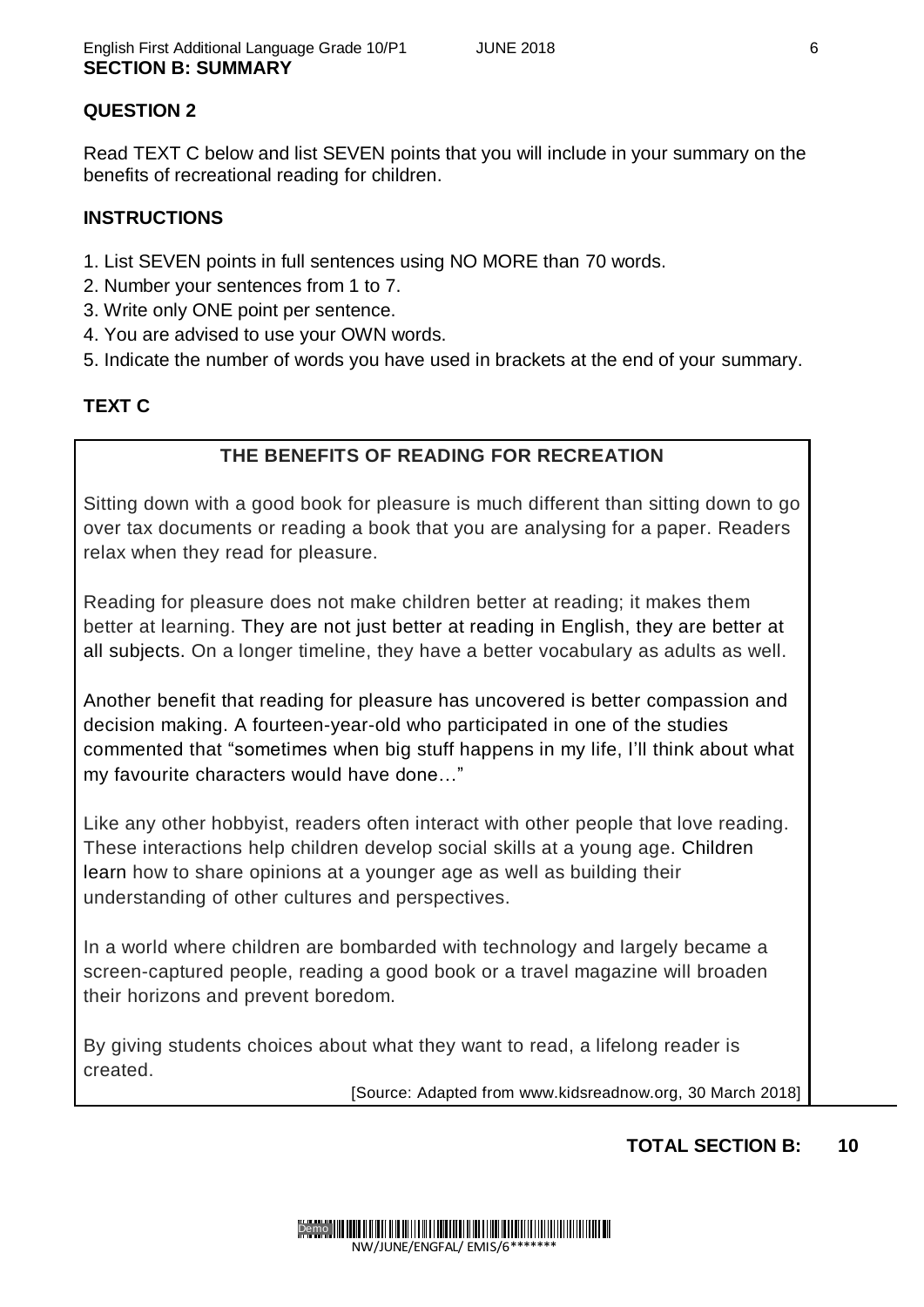# **SECTION C : LANGUAGE**

Answer ALL the questions in this section.

# **QUESTION 3: ANALYSING AN ADVERTISEMENT**

Study the advertisement (TEXT D) and answer the questions set on it.

# **TEXT D**



[Source: [www.amazon.com,](http://www.amazon.com/) accessed on 10 April 2018]

|       |                                                                                             | [10] |
|-------|---------------------------------------------------------------------------------------------|------|
|       | All Amazon's book prices are discounted by 10%.                                             | (2)  |
| 3.5   | Is the following statement TRUE or FALSE? Provide a reason for your answer.                 |      |
| 3.4   | How does the advertiser encourage the target audience to keep abreast of<br>similar offers? | (2)  |
| 3.3.2 | Explain the slogan in your own words.                                                       | (2)  |
| 3.3.1 | Identify and write down the slogan.                                                         | (1)  |
| 3.2   | Who is the target audience? Provide a reason for your answer.                               | (2)  |
| 3.1   | What is being advertised?                                                                   | (1)  |

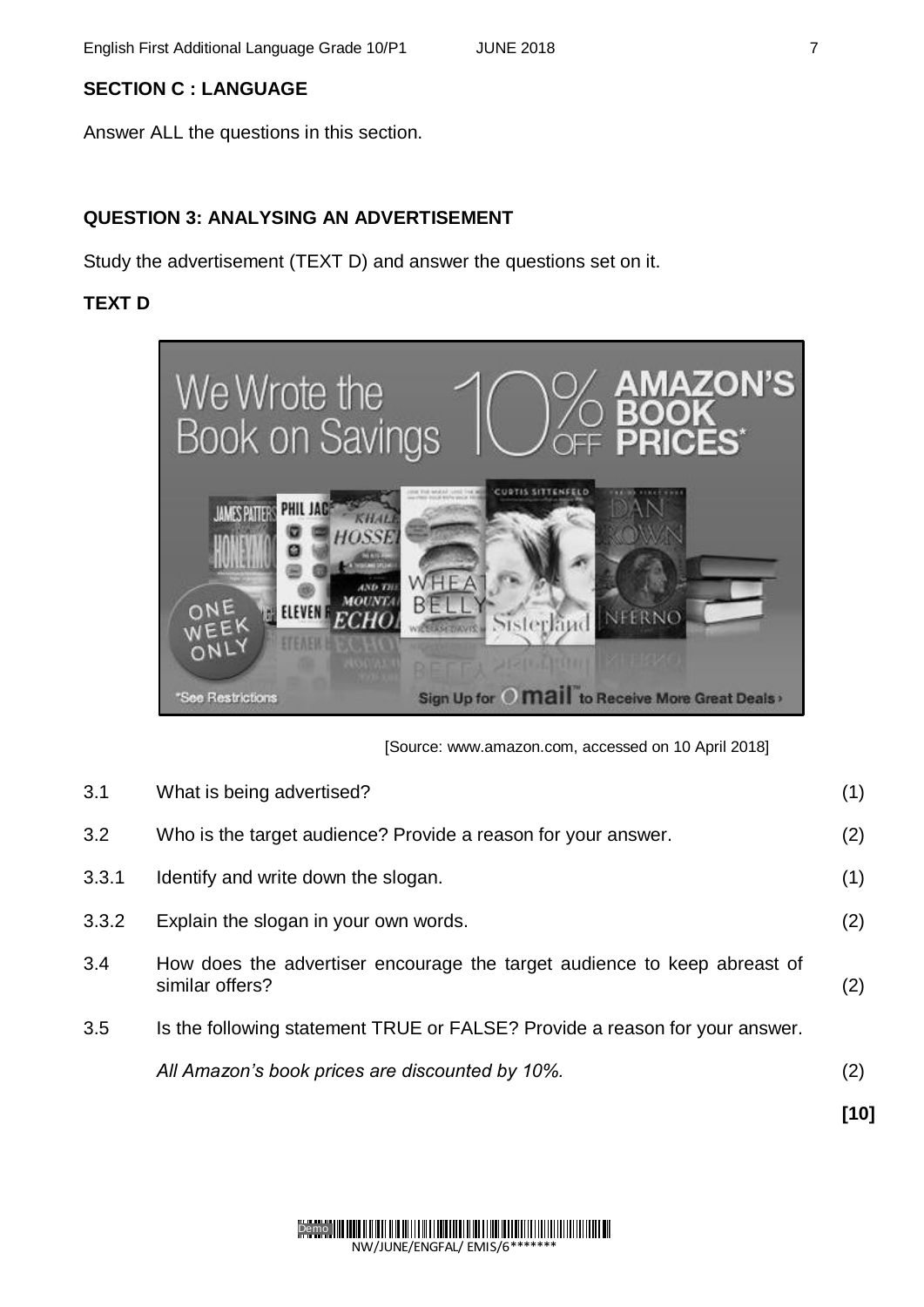# **QUESTION 4: ANALYSING A CARTOON**

Study the cartoon (TEXT E) and answer the questions set on it.

# **TEXT E**



**FRAME 1** FRAME 2 FRAME 3 FRAME 4 [Source: www. Calvinandhobbs.com, accessed on 11 April 2018]

- 4.1 Refer to frame 1 and 2.
- 4.1.1 What evidence from the first two frames indicates Hobbs' total absorption in the book?
- 4.1.2 Choose the correct answer to complete the following sentence. Write down ONLY the question number (4.1.2) and the letter (A–D) of the correct answer.

Hobbs' facial expression in frame 2 indicates that he finds Calvin's questions …

- A interesting.
- B inquisitive.
- C annoying.
- D pleasant.
- 4.2 Refer to frame 1.

| 4.2.1 Do you think Calvin has read the book he is referring to? Provide a reason for your |  |
|-------------------------------------------------------------------------------------------|--|
| answer.                                                                                   |  |

- 4.3 Refer to frame 4.
- 4.3.1 How is Calvin's words emphasised? Mention TWO techniques.
- 4.3.2 Describe Hobbs' reaction to Calvin's outburst.
- 4.3.3 Explain the humour in this cartoon.



(2)

(1)

(2)

(1)

(2) **[10]**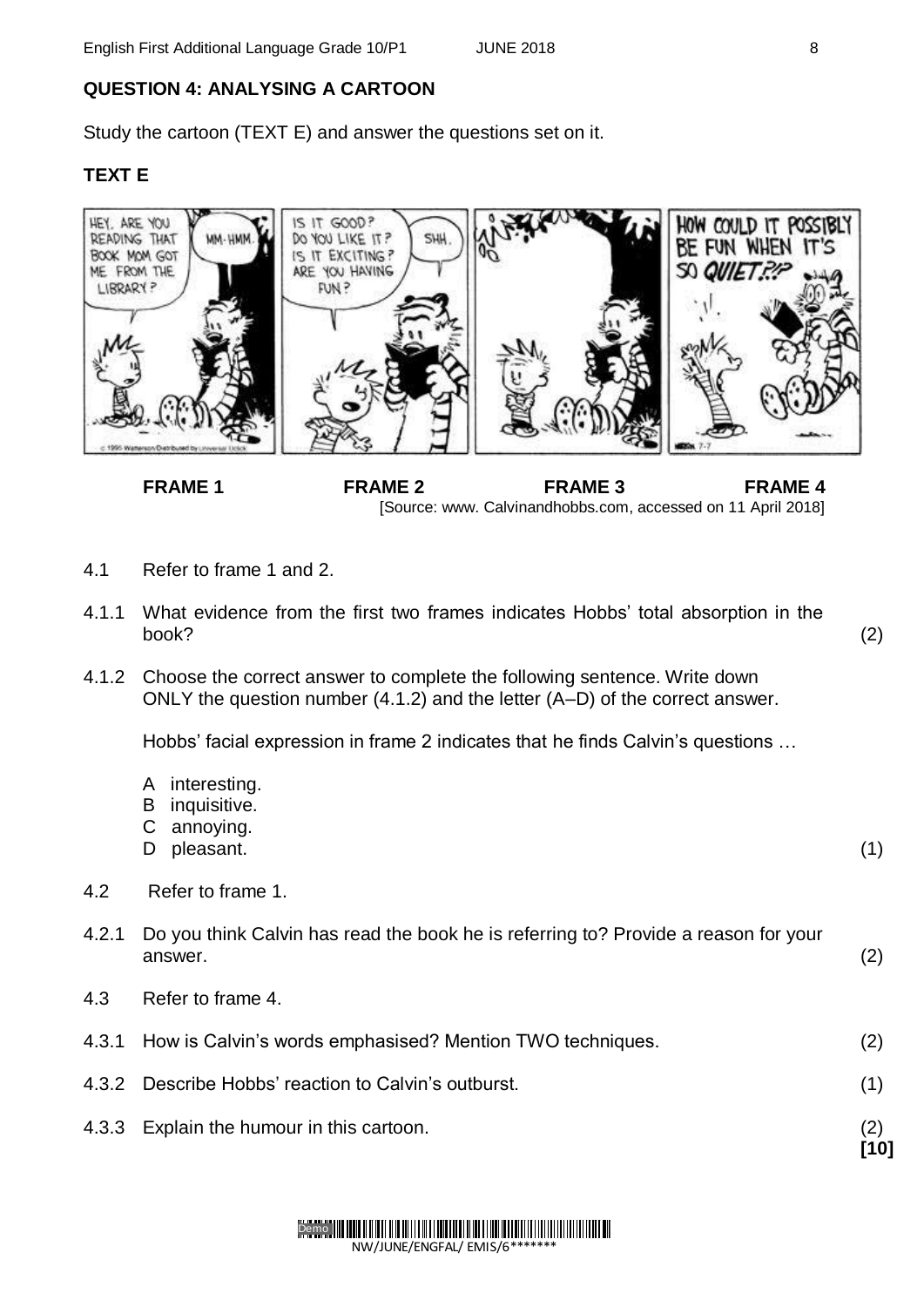## **QUESTION 5: LANGUAGE AND EDITING SKILLS**

Read the texts below (TEXT F and G) and answer the questions that follow.

NOTE: The texts contain some deliberate errors.

#### **TEXT F**

## **THE FUTURE OF READING**

- 1 A book a day keep the doctor away. Isnt that how the saying goes? Well maybe not, but everyone knows that reading is definitily good for you.
- 2 Although it may be a little harder to find a brick and mortar bookstore in your neighborhood these days, the consumer experience of reading is no longer limited to four walls, or hardcovers and paperbacks. Just as with so many other leisure activities, consumers can choose to stick to their screens if they'd like, and catching up on the latest [Stephen King](http://www.stephenking.com/index.html) novel is no exception. 5
- 3 Look at a few current benefits of E-readers:
	- 1. You can store 1000's of books on your device.
	- 2. Your entire book collection is available on most electronic devices, in the palm of your hands. 10
	- 3. E-books are cheaper than paper books.
	- 4. Many books, including the great classics, are FREE.
	- 5. E-books are environmentally friendly.
- 4 The equivalent is carrying a variable sized library on your shoulders and hiring a full time library assistant. 15

[Source: Adapted from [www.quora.com,](http://www.quora.com/) accessed on 12 April 2018]

5.1 Correct the single error in each of the following sentences from paragraph 1. Rewrite the sentence and underline the correction.

|     | 5.1.1 A book a day keep the doctor away.                                                           | (1) |
|-----|----------------------------------------------------------------------------------------------------|-----|
|     | 5.1.2 Isnt that how the saying goes?                                                               | (1) |
|     | 5.1.3 Well maybe not, but everyone knows that reading is definitily good for you.                  | (1) |
| 5.2 | Provide a synonym for " <i>mortar</i> ". (Line 3)                                                  | (1) |
| 5.3 | Use the homonym for " <i>novel</i> " (line 7) in a sentence to of your own to show its<br>meaning. | (2) |

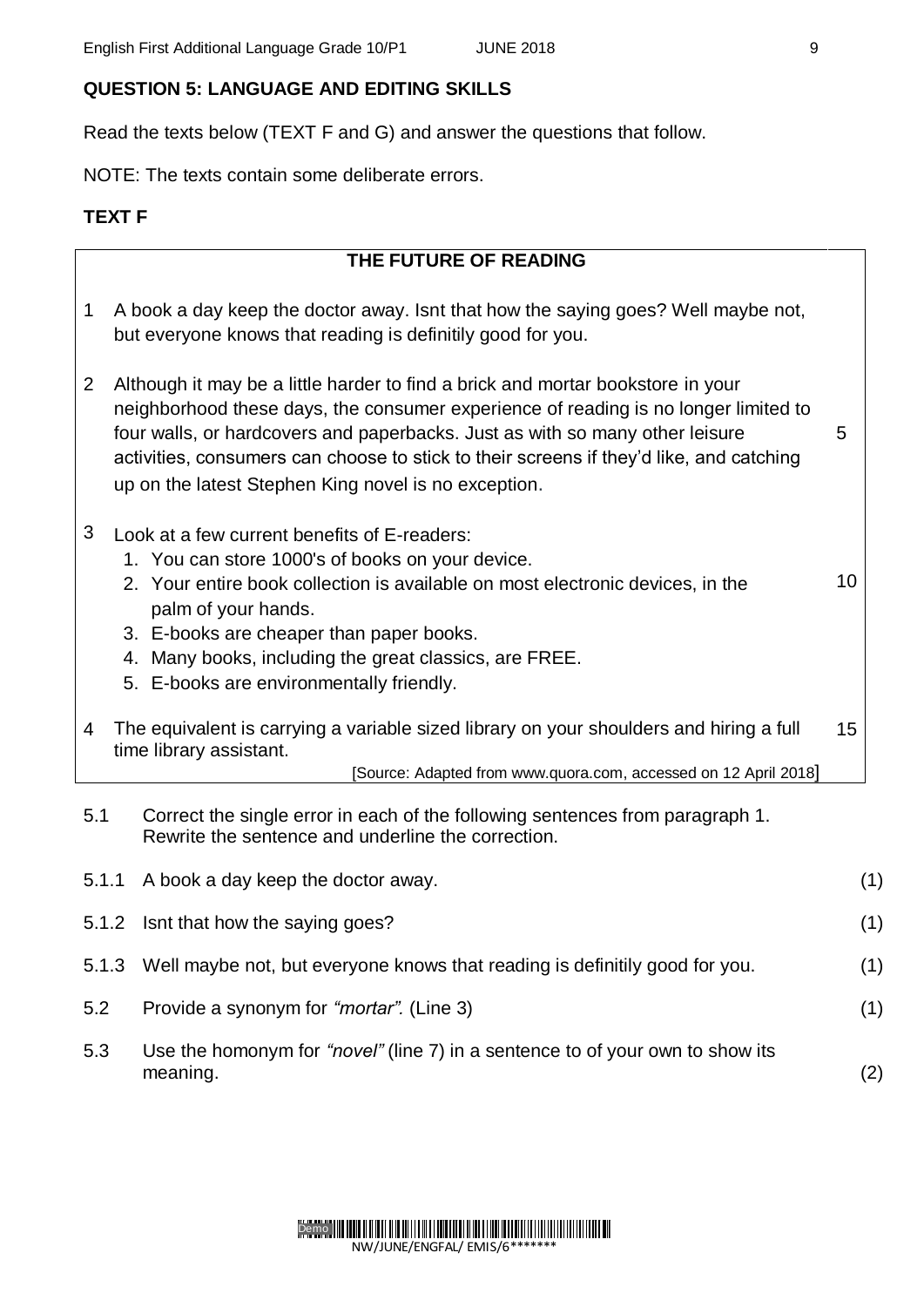5.4 Combine the following sentences into a single sentence, starting with the word *"although".*

|       | You can store 1000's of books on your device.<br>Your entire book collection is in the palm of your hand.  | (2) |
|-------|------------------------------------------------------------------------------------------------------------|-----|
| 5.5   | Write out in words the underlined number in the following sentence.                                        |     |
|       | You can store 1000's of books on your device. (Line 9)                                                     | (1) |
| 5.6   | Rewrite the following sentence in the negative.                                                            |     |
|       | Many books, including the great classics, are FREE. (Line 13)                                              | (1) |
| 5.7   | Provide the superlative for "cheaper". (Line 12)                                                           | (1) |
| 5.8   | Choose the correct word between brackets in the following sentence.<br>Only write down the correct answer. |     |
| 5.8.1 | Stephen King (write/wrote) many best sellers in his lifetime.                                              | (1) |
| 5.9   | Write down the plural form of the underlined words in the following sentence.                              |     |
|       | The equivalent is carrying a variable sized library on your shoulders and hiring a                         |     |

full time library <u>assistant</u>. (Line 15) (2)

# **TEXT G**



The things I want to know are in books; my best friend is the man who'll get me a book I ain't read. (Abraham Lincoln)